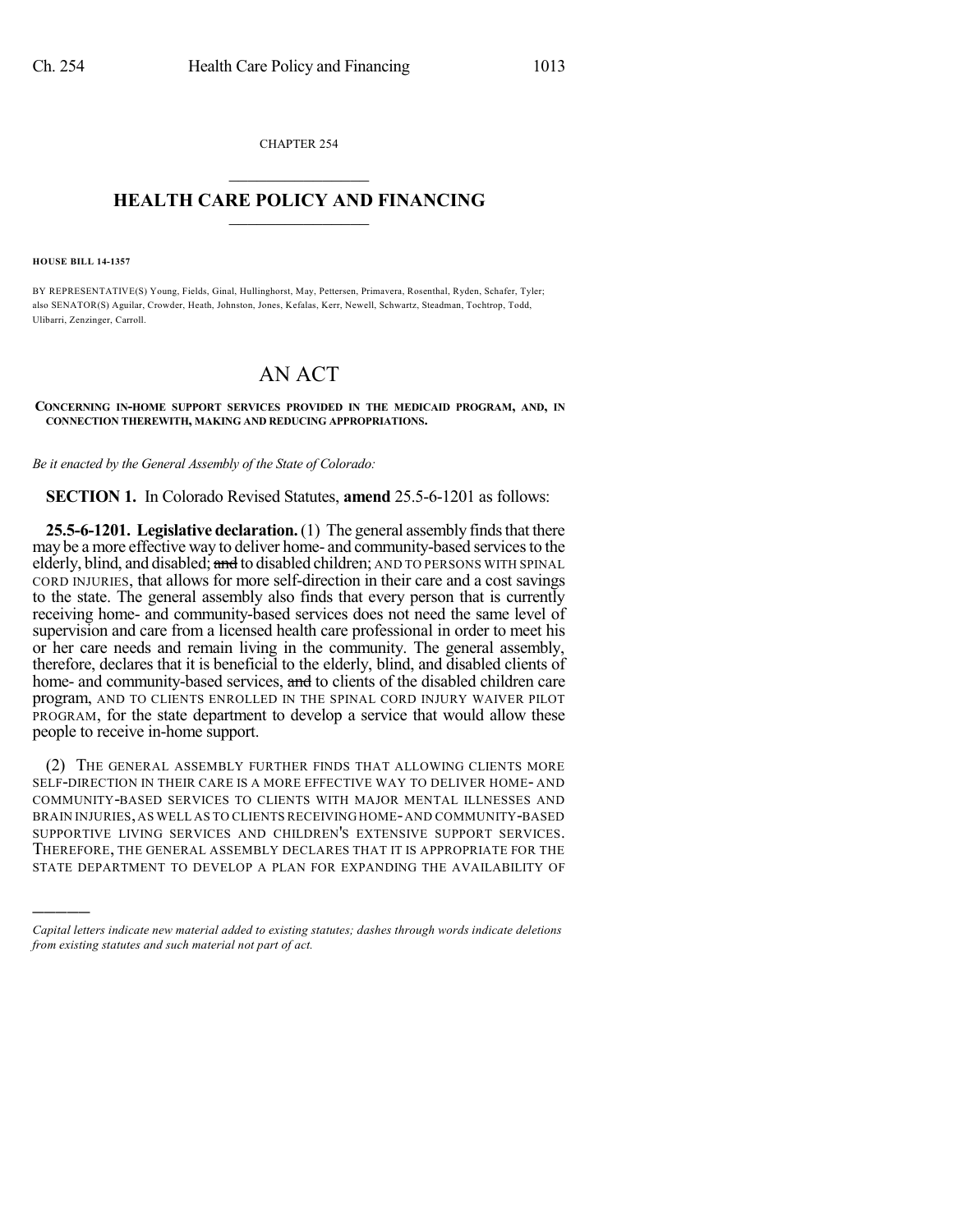IN-HOME SUPPORT SERVICES TO INCLUDE THESE CLIENTS.

**SECTION 2.** In Colorado Revised Statutes, 25.5-6-1202, **amend** (1), (3) (a), and (6) as follows:

**25.5-6-1202. Definitions.** As used in this part 12, unless the context otherwise requires:

(1) "Attendant" means a person who is directly employed by an in-home support service agency to provide or a family member, INCLUDING A SPOUSE, providing in-home support services to eligible persons.

(3) "Eligible person" means any person who:

(a) Is eligible for ENROLLED IN home- and community-based services under PURSUANT TO part 3 of this article, IS ENROLLED IN THE SPINAL CORD INJURY WAIVER PILOT PROGRAM PURSUANT TO PART 13 OF THIS ARTICLE, or is eligible for ENROLLED IN the disabled children care program under PURSUANT TO section 25.5-6-901;

(6) "In-home support services" means services that are provided IN THE HOME AND IN THE COMMUNITY by an attendant and include UNDER THE DIRECTION OF THE ELIGIBLE PERSON OR THE ELIGIBLE PERSON'S AUTHORIZED REPRESENTATIVE INCLUDING health maintenance activities AND support for activities of daily living or instrumental activities of daily living, AND personal care services as defined in section 25.5-6-303 (18), and homemaker services as defined in section 25.5-6-303 (11)RULES PROMULGATED BY THE MEDICAL SERVICES BOARD PURSUANT TO SECTION 24-4-103, C.R.S.

**SECTION 3.** In Colorado Revised Statutes, 25.5-6-1203, **amend** (2), (4) (a), and (6); and **add** (1.5) as follows:

**25.5-6-1203. In-home support services - eligibility - licensure exclusion in-home support service agency responsibilities - rules.** (1.5) THE STATE DEPARTMENT SHALL DEVELOP A PLAN TO EXPAND THE PROVISION OF IN-HOME SUPPORT SERVICES TO INCLUDE CLIENTS ELIGIBLE FOR HOME- AND COMMUNITY-BASED SERVICES PURSUANT TO PARTS 6 AND 7 OF THIS ARTICLE AND HOME- AND COMMUNITY-BASED ADULT SUPPORTIVE LIVING SERVICES AND CHILDREN'S EXTENSIVE SUPPORT SERVICES PURSUANT TO PART 4 OF THIS ARTICLE. ON OR BEFORE MARCH 1, 2015, THE STATE DEPARTMENT SHALL REPORT TO THE PUBLIC HEALTH AND HUMAN SERVICES COMMITTEE OF THE HOUSE OF REPRESENTATIVES AND TO THE HEALTH AND HUMAN SERVICES COMMITTEE OF THE SENATE, OR ANY SUCCESSOR COMMITTEES, CONCERNING THE STATE DEPARTMENT'S PLAN FOR PROVIDING IN-HOME SUPPORT SERVICES TO THESE CLIENTS,INCLUDINGTHE TIMELINE FOR IMPLEMENTATION OF THE SERVICE.

(2) An eligible person receiving in-home supportservices orthe eligible person's authorized representative or parent or guardian shall be allowed to:

(a) Choose the eligible person's in-home support service agency or the eligible person's attendant; AND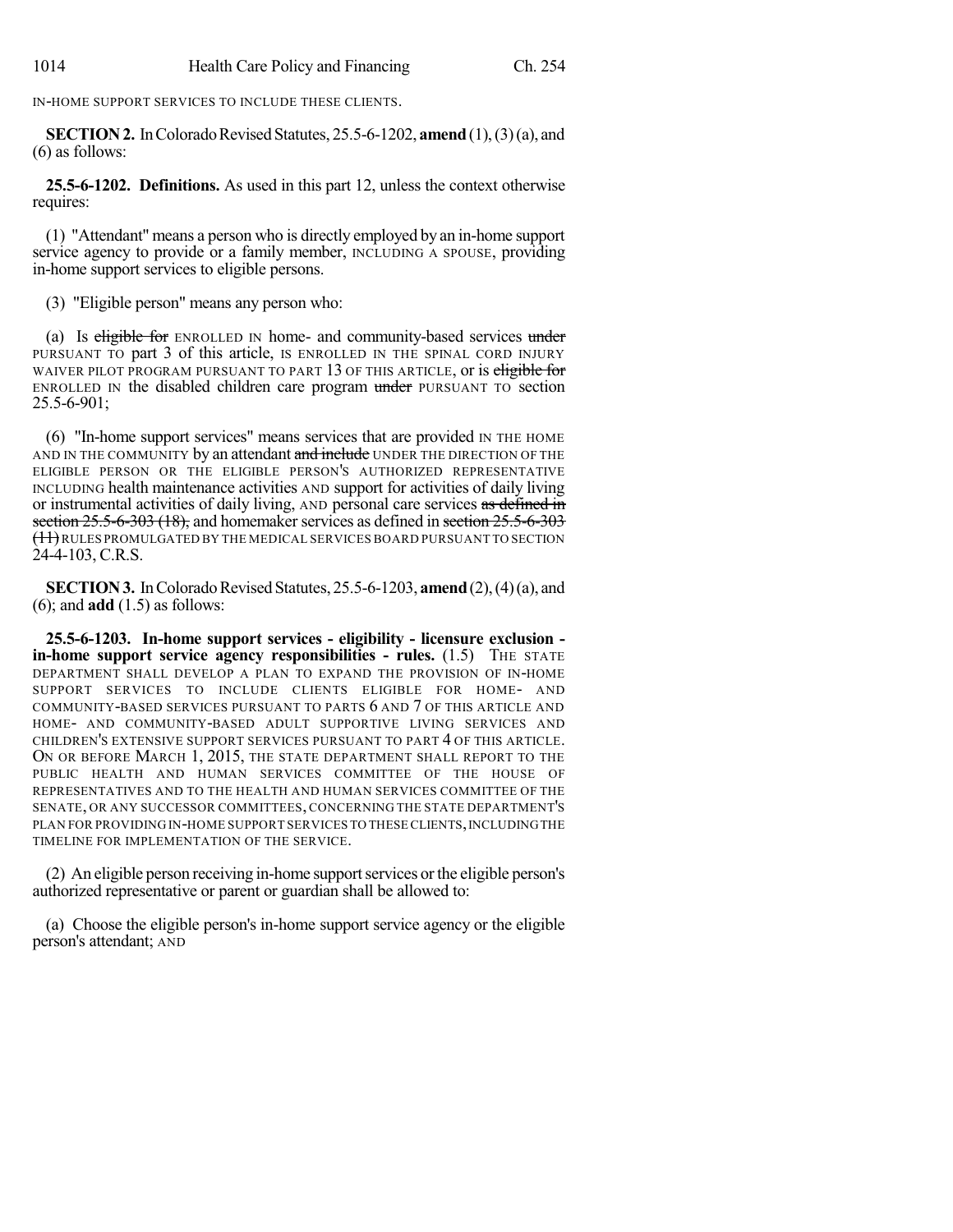(b) DIRECT THE ELIGIBLE PERSON'S CARE, INCLUDING DIRECTLY SCHEDULING, MANAGING, AND SUPERVISING THE ATTENDANT, AND TO DETERMINE THE LEVEL OF IN-HOME SUPPORT SERVICES AGENCY SUPPORT.

 $(4)(a)$  In-home support service agencies providing in-home support services shall provide twenty-four-hour back-up services to their clients. In-home support service agencies shall either contract with or have on staff a state licensed health care professional, as defined by the state board by rule, acting within the scope of the person's profession. The state board shall promulgate rulessetting forth the training requirements for attendants providing in-home support services and the oversight and monitoring responsibilities of the state licensed health care professional that is either contracting with or is on staff with the in-home support service agency. The STATE BOARD RULES MUST ALLOW THE ELIGIBLE PERSON OR THE ELIGIBLE PERSON'S AUTHORIZED REPRESENTATIVE, PARENT OF A MINOR, OR GUARDIAN TO DETERMINE, IN CONJUNCTION WITH THE IN-HOME SUPPORT SERVICES AGENCY, THE AMOUNT OF OVERSIGHT NEEDED IN CONNECTION WITH THE ELIGIBLE PERSON'S IN-HOME SUPPORT SERVICES.

(6) Section 25.5-6-310 does not apply to  $\frac{any}{bound}$  A FAMILY MEMBER OF AN ELIGIBLE PERSON who provides in-home support services to an eligible disabled child THE ELIGIBLE PERSON pursuant to this part 12. THE STATE BOARD SHALL PROMULGATE RULES, AS NECESSARY, TO ESTABLISH LIMITS ON REIMBURSEMENT TO FAMILY MEMBERS.

**SECTION 4.** In Colorado Revised Statutes, 25.5-6-307, **amend** (1) introductory portion; and **add** (1) (k) as follows:

**25.5-6-307. Services for the elderly, blind, and disabled.** (1) Subject to the provisions of this part 3, home- and community-based services for the elderly, blind, and disabled shall include only the following services:

(k) IN-HOME SUPPORT SERVICES PROVIDED PURSUANT TO PART 12 OF THIS ARTICLE.

**SECTION 5. Appropriation - adjustments to 2014 long bill.** (1) For the implementation of this act, the general fund appropriation made in the annual general appropriation act to the controlled maintenance trust fund created in section 24-75-302.5 (2) (a), Colorado Revised Statutes, for the fiscal year beginning July 1, 2014, is decreased by \$145,983.

(2) In addition to any other appropriation, there is hereby appropriated, to the department of health care policy and financing, for the fiscal year beginning July 1,  $2014$ , the sum of \$297,986, or so much thereof as may be necessary, for allocation to medical services premiums for the provision of in-home support services related to the implementation of this act. Of said sum, \$145,983 is from the general fund, and \$152,002 is from federal funds.

**SECTION 6. Act subject to petition - effective date.** This act takes effect March 1, 2015; except that, if a referendum petition is filed pursuant to section  $1(3)$ of article V of the state constitution against this act or an item, section, or part of this act within the ninety-day period after final adjournment of the general assembly,